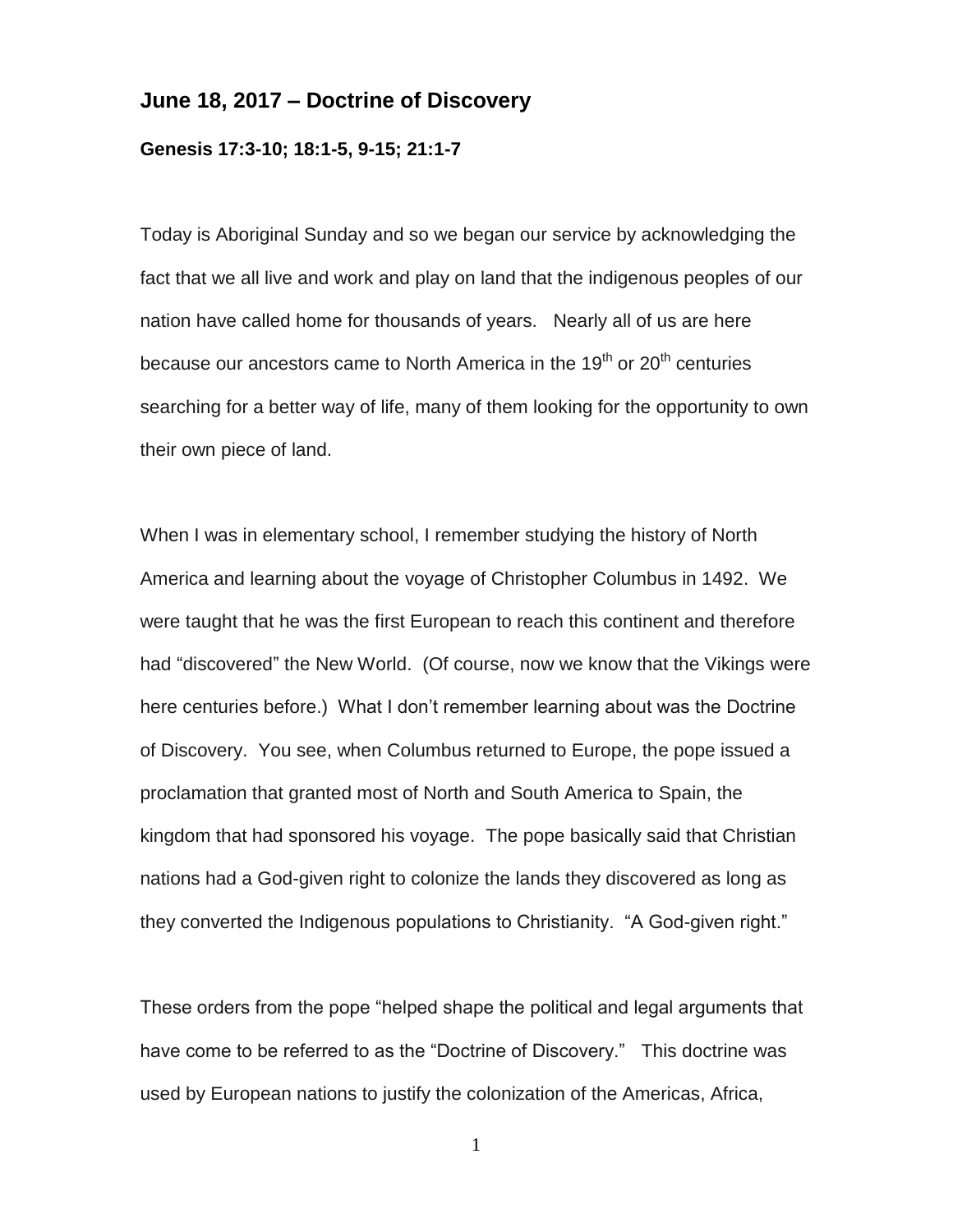Australia and parts of Asia. The Doctrine of Discovery argued that, since the Indigenous people simply occupied the land, and didn't farm it, they didn't really own the land so it was "up for grabs." It also included the belief that Europeans were bringing the benefits of civilization (including Christianity) to the 'heathen,' so, in fact, they were being colonized for their own benefit.

[http://www.trc.ca/websites/trcinstitution/File/2015/Honouring\\_the\\_Truth\\_Reconciling\\_for\\_the\\_Fut](http://www.trc.ca/websites/trcinstitution/File/2015/Honouring_the_Truth_Reconciling_for_the_Future_July_23_2015.pdf) [ure\\_July\\_23\\_2015.pdf](http://www.trc.ca/websites/trcinstitution/File/2015/Honouring_the_Truth_Reconciling_for_the_Future_July_23_2015.pdf)

Of course, this was not the first time that God's name was used in the conquering and colonization of civilizations. This has been happening for thousands of years. In today's scripture reading we hear how Abraham, the patriarch, the father, of Judaism, Islam and Christianity was also given the right to take over land already occupied by other nations. According to the book of Genesis, God said, "I will give to you and to your descendants after you, this land in which you are an alien, the land of Canaan; it will be yours, and your descendants." According the historical records of the Hebrew people, Abraham and his descendants had the "God-given right" to colonize a land that was already home to other peoples, a land in which he was the "alien."

Now you may say, "Well that's ancient history, Abraham lived over three thousand years ago and the colonization of North America happened well before we were born. What does the Doctrine of Discovery have to do with us?" Well as recently as the 1990's this doctrine has been cited in decisions made by the Supreme Court of Canada. [http://www.united-church.ca/social-action/justice-](http://www.united-church.ca/social-action/justice-initiatives/doctrine-discovery)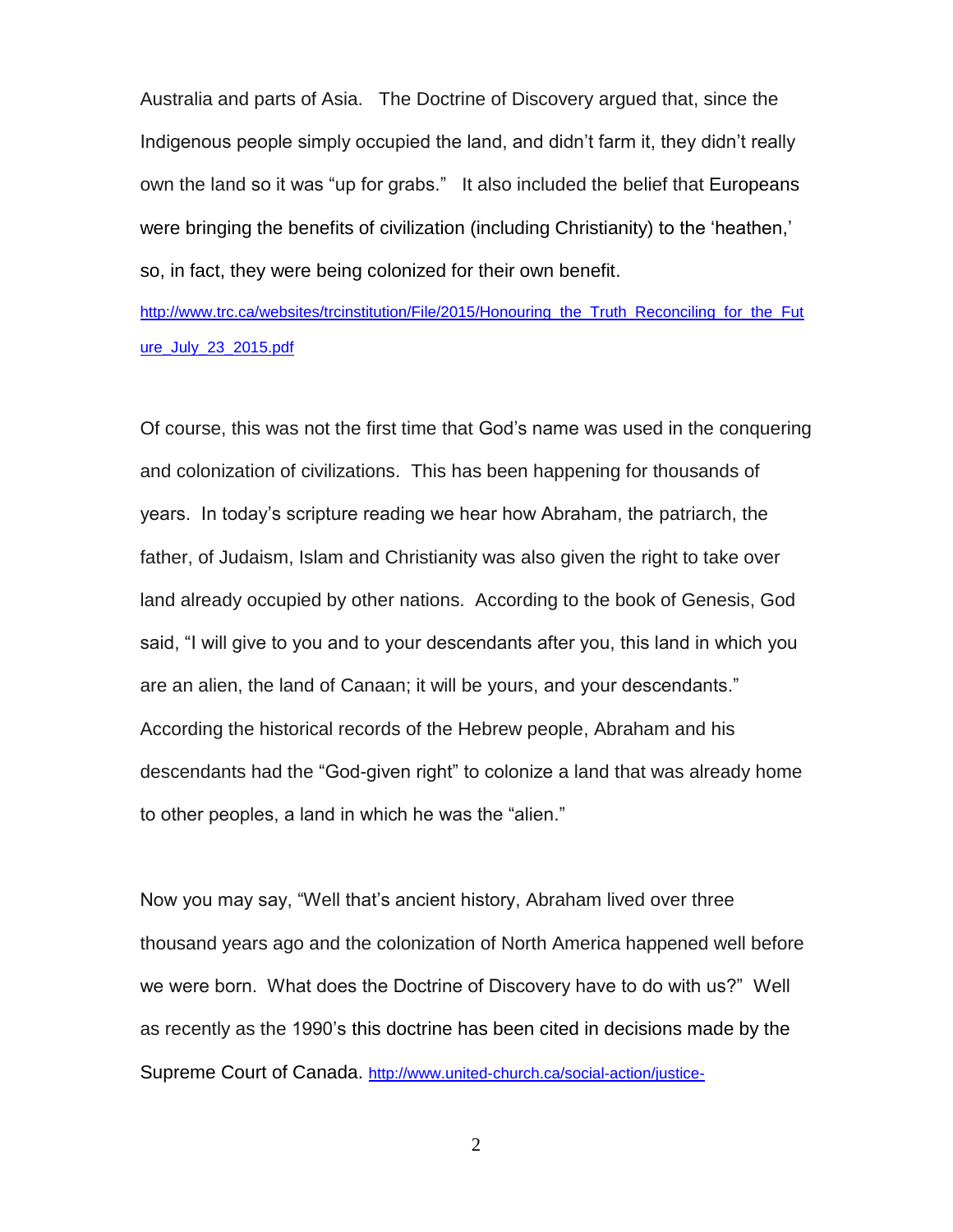[initiatives/doctrine-discovery](http://www.united-church.ca/social-action/justice-initiatives/doctrine-discovery) And, of course, there is still much unrest in the middle East where Abraham's descendants continue to fight for their "God-given rights" to the Palestinian land surrounding Israel. The concepts of the Doctrine of Discovery are entrenched in the laws of Canada and other countries around the world. It is far from ancient history.

Thousands of years of human history are entangled with these concepts – this issue is not easy. Consider the story of Abraham. In today's reading we heard that despite her old age Sarah conceived and delivered a baby boy called Isaac. Isaac would, of course, become the father of people of Israel, the ancestor of our own Jesus of Nazareth. Abraham is an incredibly important figure in the history of our religion. I'm not suggesting that he deliberately set out to destroy the lives of the Canaanites. Just as I'm not suggesting that our ancestors came here with the purpose to harm our First Nations people.

But thanks to the Truth and Reconciliation Commission, we now know that the colonization of North America has been a disaster for its indigenous peoples. We know that many died from disease, violence, starvation and more recently from addiction and suicide. We know that treaties were signed in bad faith and broken by our governments. We know that the Doctrine of Discovery was not a legal, moral or even logical document when it was written and certainly isn't now. It is for this reason that The United Church of Canada repudiated (or rejected) that doctrine in 2012.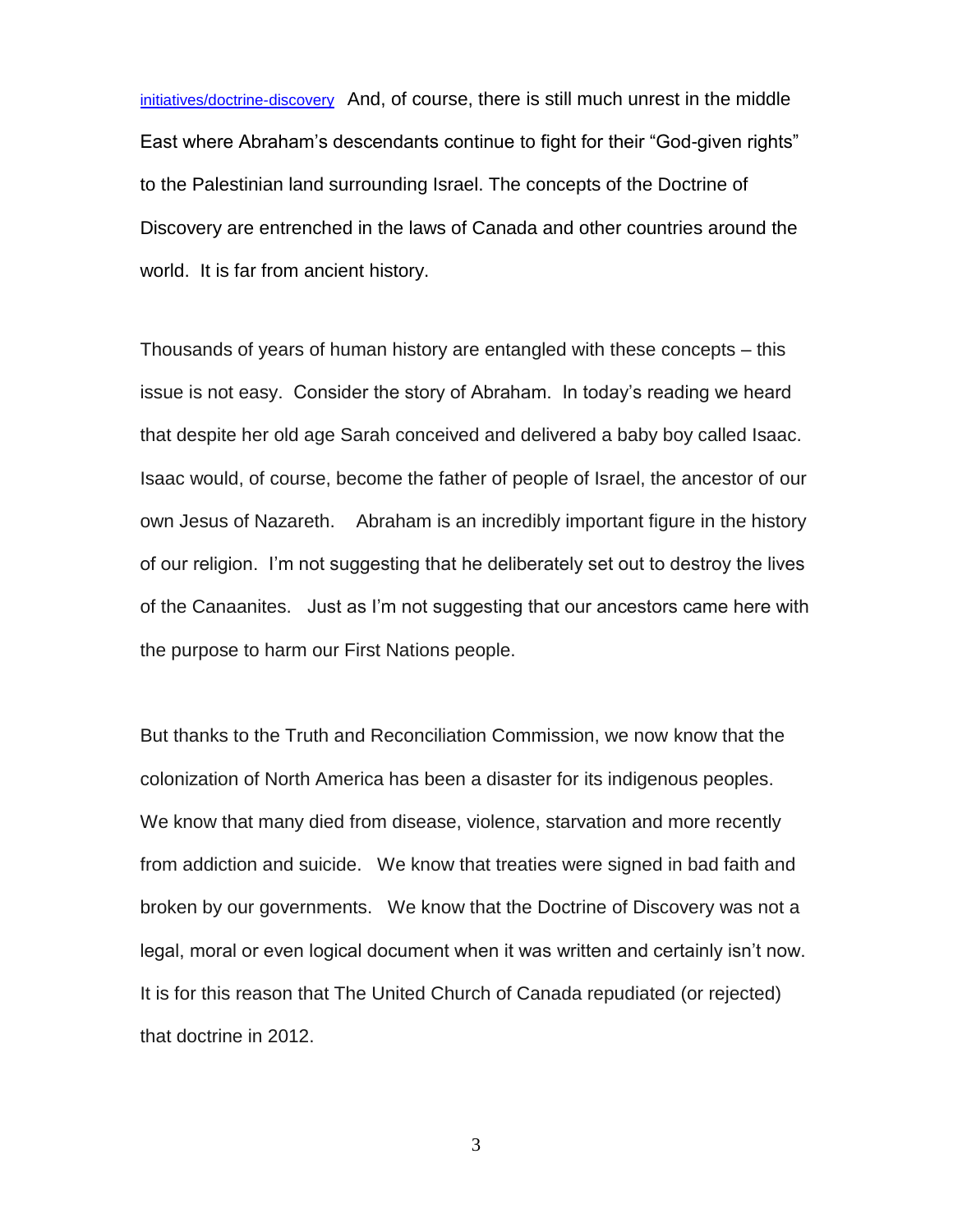What's not clear is what this means for us. What is it that we can do to make a difference? Obviously we can study the calls to action that are part of the report of the Truth and Reconciliation Commission and to add our voices to those who are calling for the repudiation of the Doctrine of Discovery by the current pope and the disentangling of this doctrine from our laws.

But I think the most important thing we can do is re-examine our own connections to the land and our own understanding of what it means to own land. I want to end with a story….

A long time ago in a land far away, there was a man who owned a small but beautiful farm. He loved his land, took care of it, and grew fruits, vegetables, and grain. Unfortunately, he had to travel far away to visit his relatives and to take care of them. Since the land needed to be taken care of during his absence, he asked a friend to look after it. After what seemed like a very long time, the man finally returned. He was very happy to be back to his land and resume taking care of the land. But the friend who had taken care of his land did not want to give it back.

He said, "You were away from here for too long. During that time, I took care of it. I weeded it. I sowed and planted and reaped the harvest. I put my heart and soul into it as though I was taking care of my own child. So I don't want to give it back. I consider it mine now."